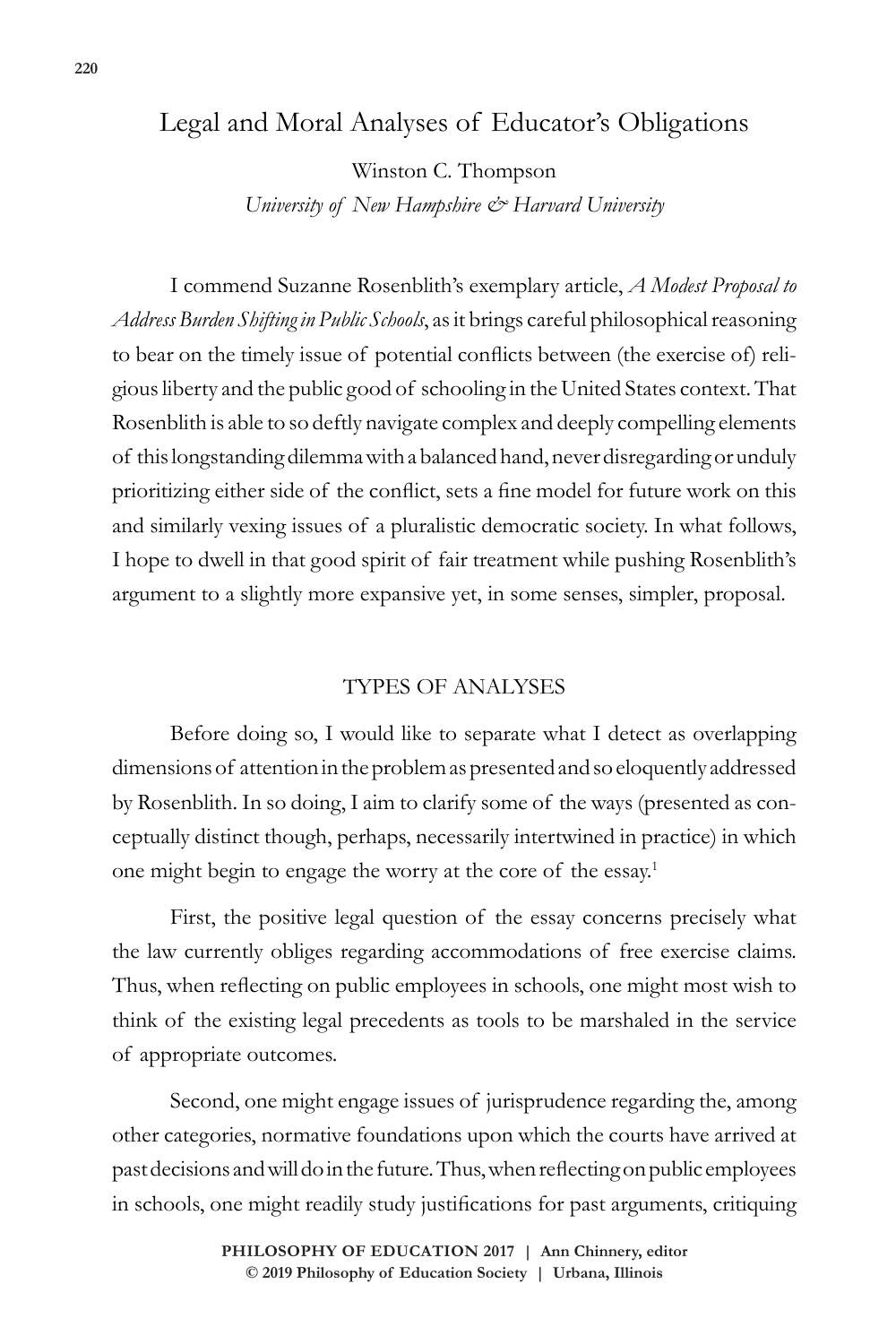and correcting where there are shortcomings, and creating firm arguments in the service of appropriate outcomes.

Finally, one might engage the moral issues of obligation relevant to cases of public employees in schools. This set of concerns might be further divided into two subdivisions consisting of a) the general obligations of employment in a public capacity, and b) the more specific role obligations (independent of employment status) of the educator. Among other options, these concerns might regard the legal framing of claims of free exercise by public school employees as either 1) a useful context for determining obligations, 2) evidence of a relatively settled view of moral obligations, or 3) only incidentally related to moral obligations. While I take it to be the case that fascinating and productive work can be conducted on and across these dimensions, in what follows, I would like to focus attention on one area.

As Rosenblith has provided a fine overview of the legal cases and the opinions of the courts, I will take those facts as read and not engage them further. On the second category, concerned with normative questions of the underlying philosophy of law, I do wonder about some of Rosenblith's interpretations of legal arguments. For one (relatively minor) example, it seems to me that there are at least two ways in which the referenced cases might be using the term "burden." On the one hand it seems that "burden *shifting*" might be best applied to issues of the responsibility to prove that employment discrimination (on the basis of religion or any other protected identity category) has taken place; the burden of proof rests upon the plaintiff and, after that party makes a case, shifts to the defendant, and volleys back and forth as each side submits facts in their favor. On the other hand, the concept of "*substantial* burden," the threshold that is invoked in many of the relevant cases presented in the essay, points to the degree to which a party is harmed by an inability to enjoy free exercise given the constraints of their position. I take the distinction between the two usages of burden to be crucially important for normative analyses of the existing legal arguments and the Supreme Court's (majority and minority) opinions. That said, I wish to pursue an extension of Rosenblith's skillful argument that is friendly to both types of "burden" and does not primarily hinge upon other issues of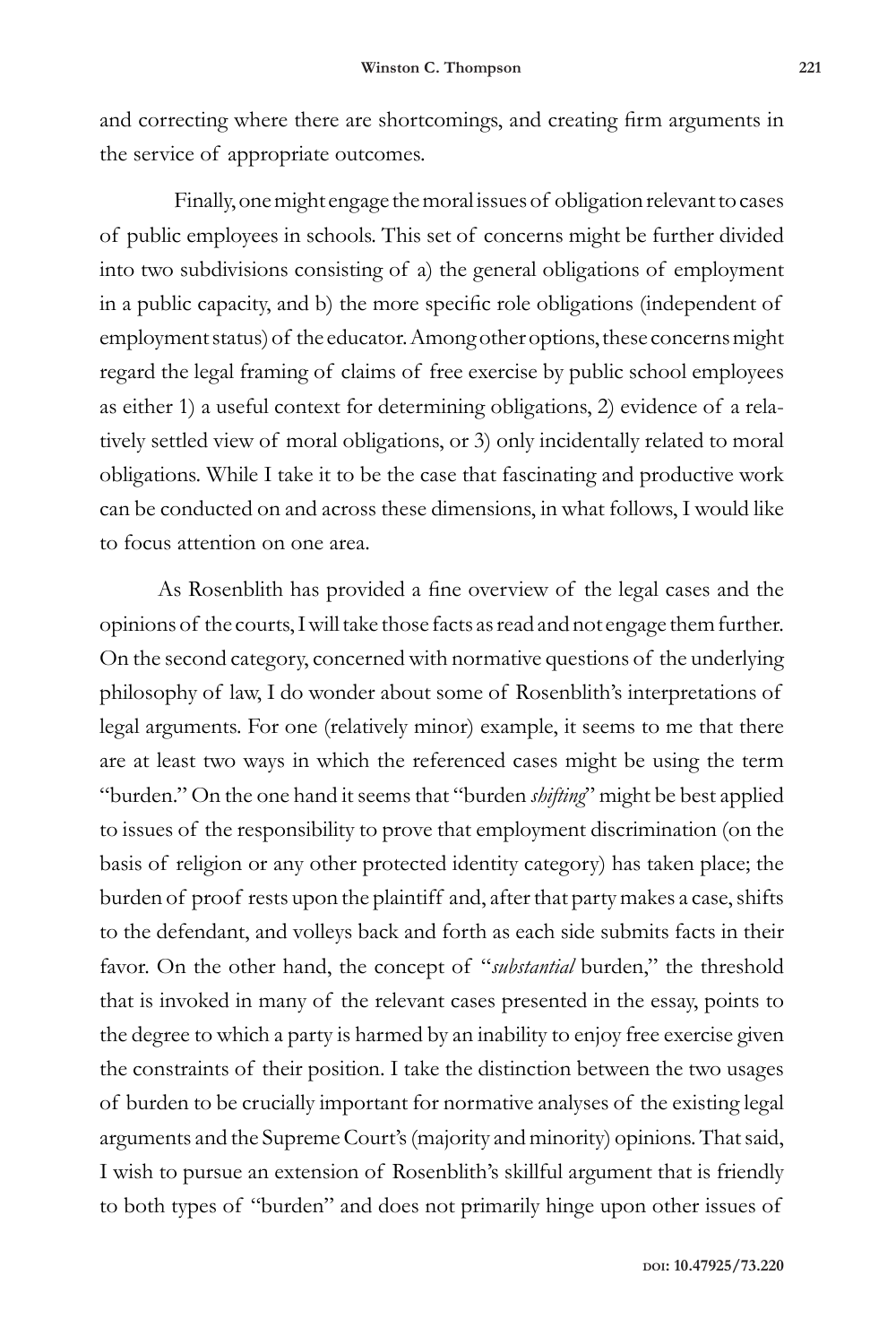jurisprudence. I wish to focus upon the moral arguments that might be made (both in general cases of employment in a public capacity and the more specific role obligations of the educator) relative to the free exercise of religion and the practices of the educator.<sup>2</sup>

## OUR MORAL OBLIGATIONS

In surveying the obligations that might counter a free exercise claim, one might consider the general obligations that exist for employees such that their religious commitments would be salient. Some jobs are essentially performances that run counter to the commitments of particular religious traditions. For example, many principles of Buddhism might be at odds with the essential work of the abattoir. As such, a person employed in such an environment, objecting to the activity of the job on religious grounds, may be interpreted as misunderstanding the indispensable business of the slaughterhouse.<sup>3</sup> One might have an obligation of employment, that is, an obligation to perform the task for which one is compensated, such that full participation in a particular religious tradition simply renders one unable to meet a particular set of obligations and, therefore, hold a particular job. It is quite possible that, in analysis of public employees in a school, we might do well to conceive of the essential activities of the position, such that some persons' objections of conscience render them unable to meet their employment obligations, and thus unable to perform their jobs.<sup>4</sup>

Relatedly, it may be the case that educators, in virtue of their status as educators, have a distinct and non-employment-based obligation to perform the essential activities of their position. Whether that position be understood as a contingent upon remuneration for one's efforts or is held in some less transactional sense (think of the volunteer educator, perhaps), it may be the case that being an educator entails an obligation to perform in a particular manner.

A ready analogy might be found in the case of doctors, who, according to the code of their profession, have a duty (especially in moments of medical emergency) to perform in particular ways that supersede compensation, pol-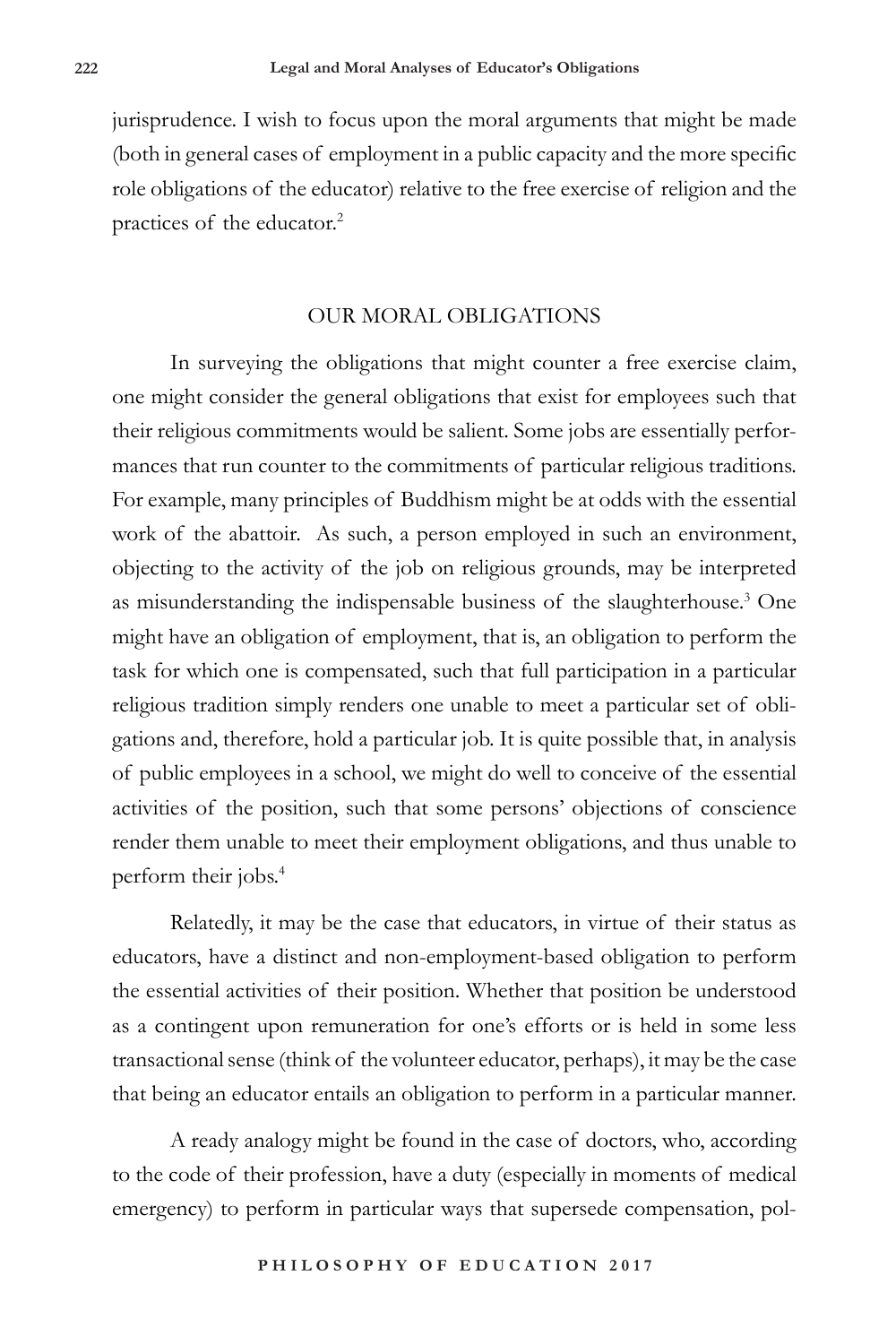itics, and other non-essential (to their efforts as doctors) circumstances.<sup>5</sup> The existence of a professional code of ethics, which guides dilemmas of the sort under discussion, does much to forward an understanding of the obligations that exist for a profession, often regardless of whether that professional capacity is engaged under conditions of employment.

Of course, a code of ethics does not end all discussion of the conflicts that arise in circumstances of free exercise claims. For example, the Code of Ethics of the National Association of Social Workers includes statements about how members of that profession ought to advocate on behalf of their clients, yet the profession has struggled with how (and, quite frankly, whether) to accommodate within their ranks persons who, due to their religious traditions, feel unable to perform particular actions (largely related to some Christian social workers degree of support relative to their homosexual clients).<sup>6</sup>

A study of the various professional codes of ethics for educators might give some (admittedly, non-legal) clarity regarding the essential obligations of the profession, such that persons with views in sufficient conflict with those obligations might not be able to secure accommodation, as accommodation would constitute erosion of the essential activities of the profession. In a sense, accommodation of this sort mistakes what public education is, at its core, *about*.

Perhaps this treatment might allow us to return to Rosenblith's statement that "public education is about the benefits to students and society at large … ." As such, we can return to the examples of Smith, Jones, and Davis, and ask which violates the essential obligations of the educator *as* educator. On my view of Rosenblith's very helpful arguments, we have good reason to believe that this focus on the obligations to students and society presents a moral landscape for theorists (and jurists) to further navigate.

<sup>1</sup> I do not take this typology to be exhaustive. It is simply meant to evidence one way of disentangling the issues of the central problem of the essay.